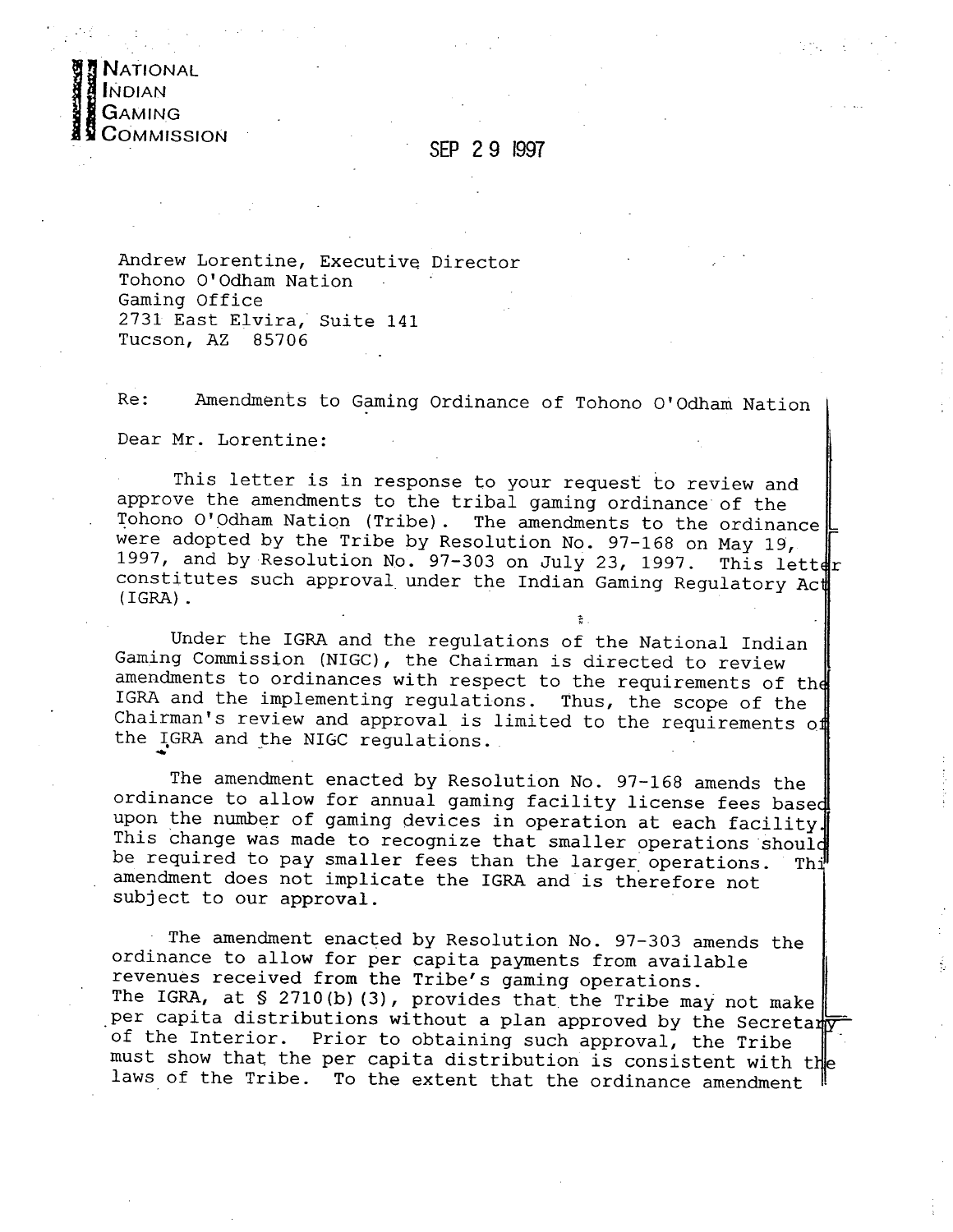verifies that the Tribe has approved per capita distribution under its laws, the amendment is approved by the Chairman. As the Tribe is aware, it must still receive approval for its per capita distribution plan from the Secretary of the Interior before making any distributions.

Thank you for submitting the amendments to the tribal gaming ordinance of the Tohono O'Odham Tribe. The NIGC staff and I look forward to working with you and the Tribe in the future.

Sincerely yours,

 $\sqrt{5}$ 

Tadd M. Johnson Chairman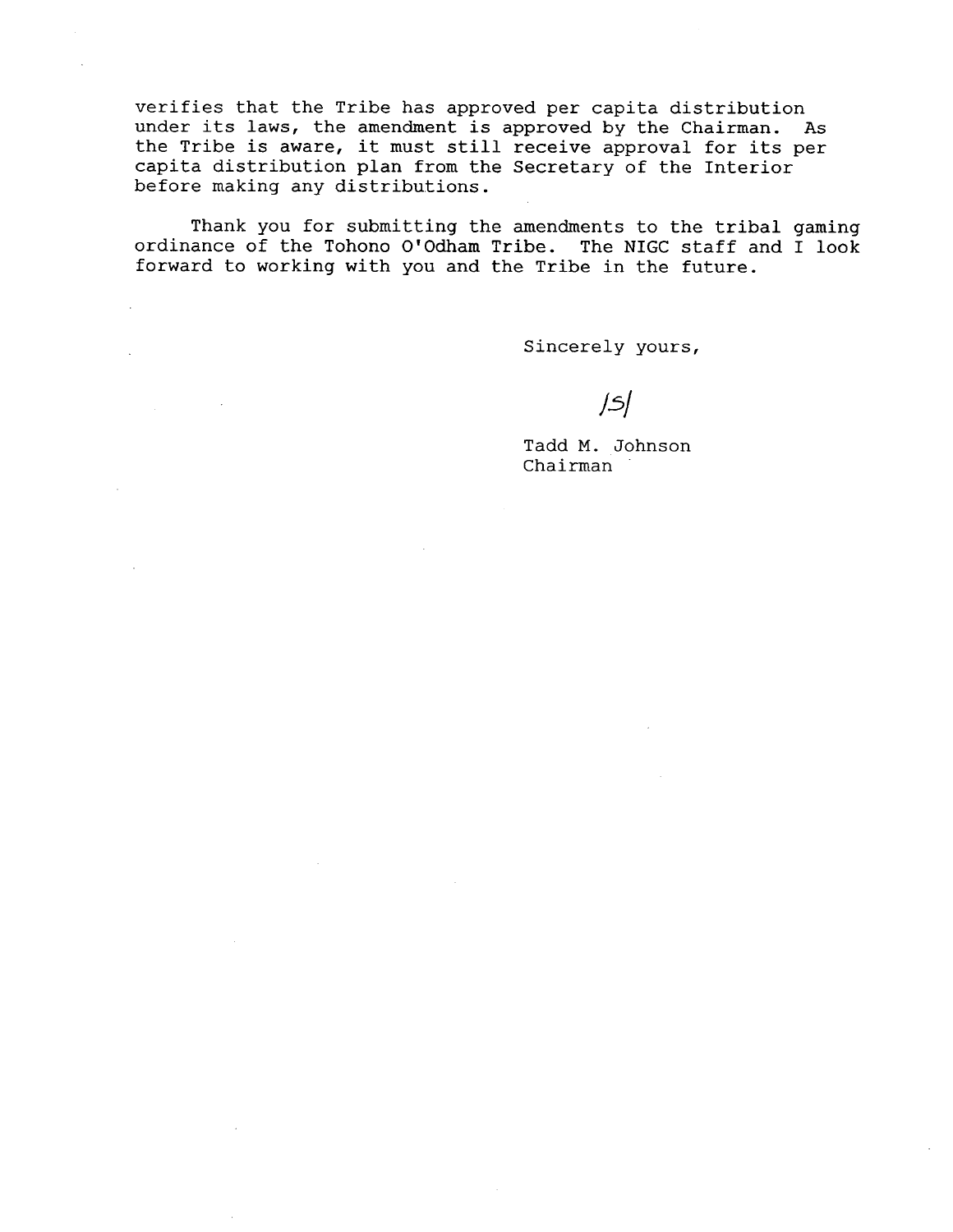$\ddot{\phantom{a}}$ 

 $\overline{\phantom{a}}$ 

|                         |                                                                        |    |                                 |                                               |                 | <b>RESOLUTION OF THE TOHONO O'ODHAM LEGISLATIVE COUNCIL</b><br>(Amending Section 1104 of the Ordinance for the Regulation of |      |
|-------------------------|------------------------------------------------------------------------|----|---------------------------------|-----------------------------------------------|-----------------|------------------------------------------------------------------------------------------------------------------------------|------|
| 1                       |                                                                        |    |                                 |                                               |                 | <b>Gaming Activities Within the Tohono O'odham Nation)</b>                                                                   |      |
| $\mathbf 2$             |                                                                        |    |                                 |                                               |                 |                                                                                                                              |      |
| 3                       |                                                                        |    |                                 | $\frac{1}{2}$ = $\frac{1}{2}$ = $\frac{1}{2}$ |                 | <b>RESOLUTION NO. 97-168</b>                                                                                                 |      |
| 4                       | WHEREAS, the Tohono O'odham Nation adopted the "Ordinance for the      |    |                                 |                                               |                 |                                                                                                                              |      |
| 5<br>6                  |                                                                        |    |                                 |                                               |                 | <b>Regulation of Gaming Activities Within the Tohono O'odham</b>                                                             |      |
| $\overline{\mathbf{z}}$ |                                                                        |    |                                 |                                               |                 | <b>Nation" (Gaming Ordinance) by Resolution Number 93-296</b>                                                                |      |
| 8                       |                                                                        |    | on August 16, 1993; and         |                                               |                 |                                                                                                                              |      |
| 9                       | Whereas,                                                               |    |                                 |                                               |                 | Chapter 16, Section 1601 of the Gaming Ordinance provides                                                                    |      |
| 10                      |                                                                        |    |                                 |                                               |                 | that the Gaming Ordinance may be amended by action of the                                                                    |      |
| 11                      |                                                                        |    | <b>Legislative Council; and</b> |                                               |                 |                                                                                                                              |      |
| 12                      | Whereas.                                                               |    |                                 |                                               |                 | Chapter 11 provides for the licensing requirements for                                                                       |      |
| 13                      |                                                                        |    |                                 |                                               |                 | gaming facilities including the payment of fees; and                                                                         |      |
| 14                      |                                                                        |    |                                 |                                               |                 |                                                                                                                              |      |
| 15                      | WHEREAS, the current Gaming Facility License fee is three hundred      |    |                                 |                                               |                 |                                                                                                                              |      |
| 16                      |                                                                        |    |                                 |                                               |                 | thousand dollars (\$300,000) per year, based on gaming                                                                       |      |
| 17<br>18                |                                                                        |    |                                 |                                               |                 | facilities having five hundred (500) gaming devices; and                                                                     |      |
| 19                      | WHEREAS, an annual fee of \$300,000 may be a financial burden to small |    |                                 |                                               |                 |                                                                                                                              |      |
| 20                      |                                                                        |    |                                 |                                               |                 | gaming facilities with fewer than 500 gaming devices; and                                                                    |      |
| 21                      | WHEREAS, the Gaming Office of the Tohono O'odham Nation                |    |                                 |                                               |                 |                                                                                                                              |      |
| 22                      |                                                                        |    |                                 |                                               |                 | recommends that Sections 1104(a) and (b) be amended to                                                                       |      |
| 23                      |                                                                        |    |                                 |                                               |                 | address required fee payments of Gaming Facilities with less                                                                 |      |
| 24                      |                                                                        |    | than 500 gaming devices.        |                                               |                 |                                                                                                                              |      |
| 25                      | NOW THEREFORE, BE IT RESOLVED THAT:                                    |    |                                 |                                               |                 |                                                                                                                              |      |
| 26                      |                                                                        | 1. |                                 |                                               |                 | <b>Section 1104 of the Tohono O'odham Gaming Ordinance</b>                                                                   |      |
| 27                      |                                                                        |    |                                 | is hereby amended as follows:                 |                 |                                                                                                                              |      |
| 28                      |                                                                        |    |                                 |                                               |                 |                                                                                                                              |      |
|                         |                                                                        |    |                                 |                                               |                 |                                                                                                                              |      |
| AUG-04-1997             | 14:07                                                                  |    |                                 |                                               | 97 <sub>x</sub> |                                                                                                                              | P.02 |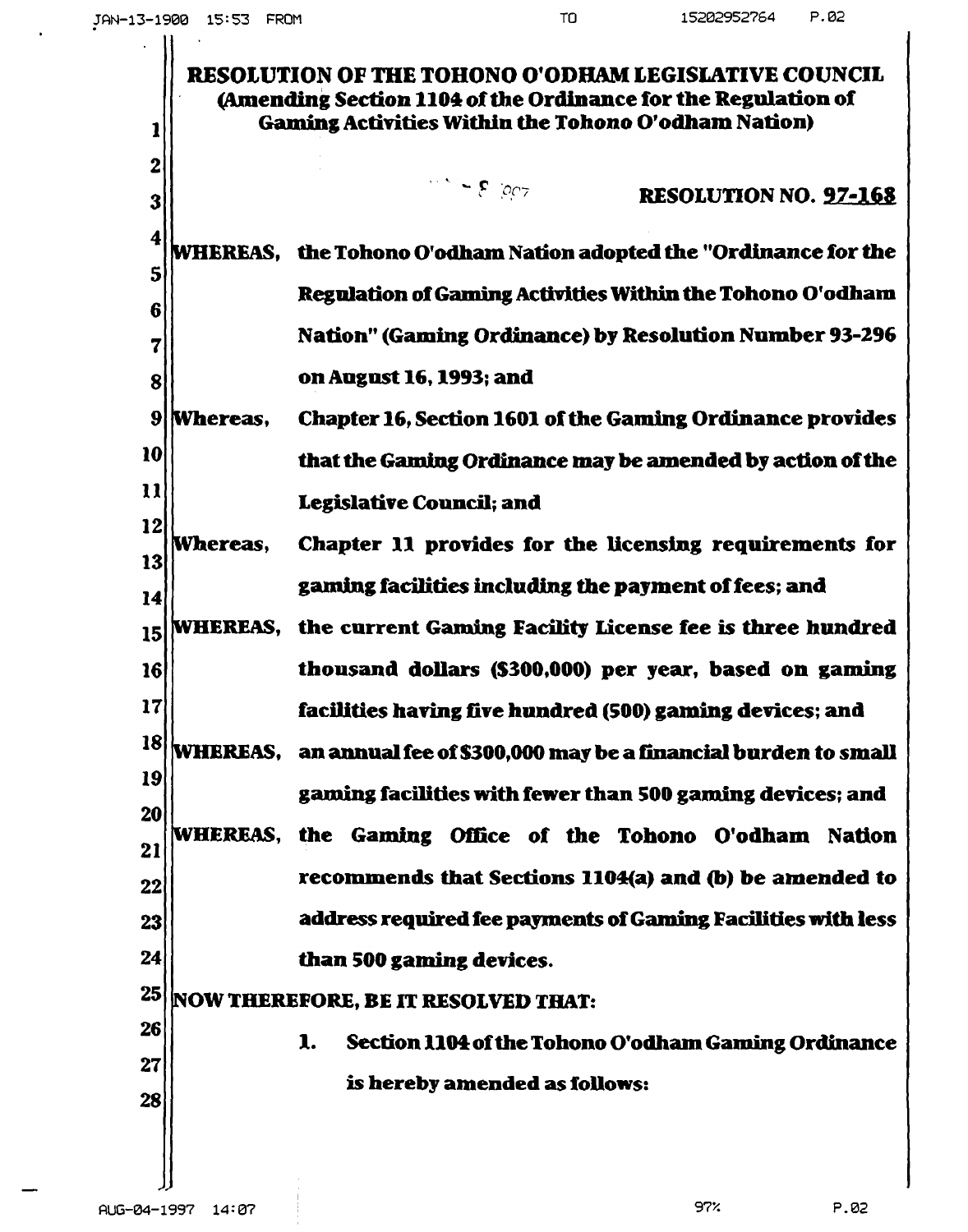|             | <b>RESOLUTION NO. 97-168</b><br>(Amending Section 1104 of the Ordinance for the Regulation of |
|-------------|-----------------------------------------------------------------------------------------------|
|             | <b>Gaming Activities Within the Tohono O'odham Nation)</b>                                    |
| $\mathbf 2$ | Page 2 of 5                                                                                   |
| 3           | <b>Section 1104. Fees</b>                                                                     |
| 4<br>5      | The Gaming Office shall collect the following fees in                                         |
| 6           | connection with the processing of applications and the                                        |
| 7           | issuance of licenses:                                                                         |
| 8           | <b>Gaming Facility License:</b><br>(a)                                                        |
| 9<br>10     | Annual fee of \$300,000.00 for gaming facilities<br>1.                                        |
| 11          | with 400 to 500 gaming devices in operation.                                                  |
| 12          | 2.<br><b>Annual fee of \$240,000.00 for gaming facilities</b>                                 |
| 13          | with 300 to 400 gaming devices in operation.                                                  |
| 14<br>15    | Annual fee of \$180,000.00 for gaming facilities<br>З.                                        |
| 16          | with 200 to 300 gaming devices in operation.                                                  |
| 17          | Annual fee of \$120,000.00 for gaming facilities<br>4.                                        |
| 18<br>19    | with 100 to 200 gaming devices in operation.                                                  |
| 20          | <b>Annual fee of \$60,000.00 for gaming facilities</b><br>5.                                  |
| 21          | with 100 or less gaming devices in operation.                                                 |
| 22          | The annual fee shall be payable in equal quarterly<br>$\mathbf{b}$                            |
| 23<br>24    | installments, the first of which shall be payable                                             |
| 25          | within 15 days of receipt of notice of approval of                                            |
| 26          | the Gaming Facility License. The remaining                                                    |
| 27          | installments shall be paid on the first day of each                                           |
| 28          |                                                                                               |
|             |                                                                                               |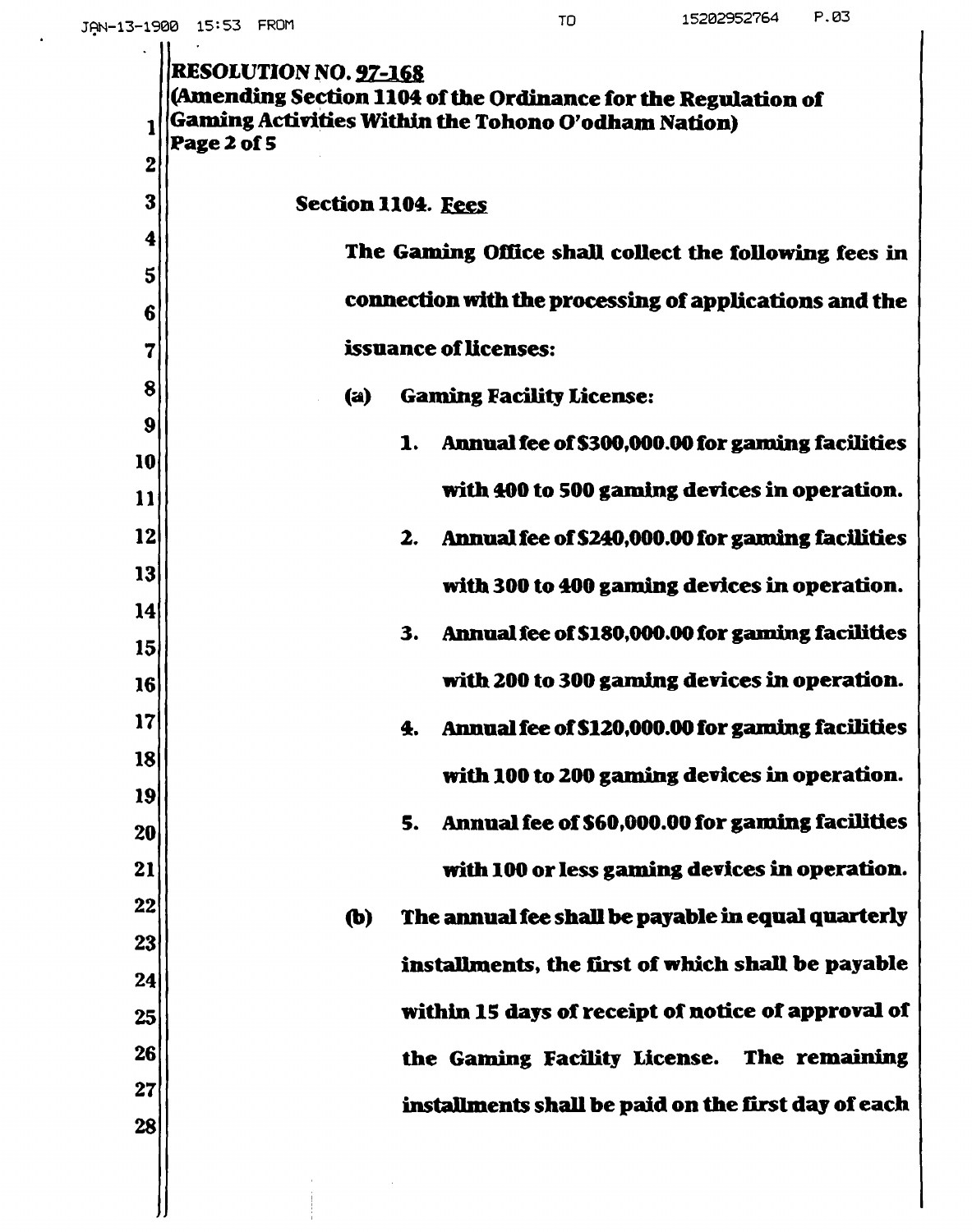$\mathcal{L}$ 

| 1           | <b>RESOLUTION NO. 97-168</b><br>(Amending Section 1104 of the Ordinance for the Regulation of<br><b>Gaming Activities Within the Tohono O'odham Nation)</b><br>Page 3 of 5 |
|-------------|----------------------------------------------------------------------------------------------------------------------------------------------------------------------------|
| $\mathbf 2$ |                                                                                                                                                                            |
| 3           | succeeding calendar quarter calculated at the                                                                                                                              |
| 4           | rate imposed under subsection (a) then in effect                                                                                                                           |
| 5<br>6      | for the number of gaming devices authorized for                                                                                                                            |
| 7           | operation on the date each quarterly installment                                                                                                                           |
| $\bf{8}$    | is due.                                                                                                                                                                    |
| 9           |                                                                                                                                                                            |
| 10          | The Gaming Ordinance shall be reprinted in its<br>2.                                                                                                                       |
| 11          | entirety, bearing Ordinance Number 93-01 and showing                                                                                                                       |
| 12          | a revision date of May 1997.                                                                                                                                               |
| 13          | 3.<br>The Executive Director of the Gaming Office is                                                                                                                       |
| 14          | authorized and directed to take all necessary and                                                                                                                          |
| 15          |                                                                                                                                                                            |
| 16          | reasonable steps to obtain approval of the amendment                                                                                                                       |
| 17          | to Section 1104 by the National Indian Gaming                                                                                                                              |
| 18          | <b>Commission.</b>                                                                                                                                                         |
| 19<br>20    | BE IT FINALLY RESOLVED by the Legislative Council that this resolution                                                                                                     |
| 21          | hereby rescinds Resolution No. 97-150.                                                                                                                                     |
| 22          |                                                                                                                                                                            |
| 23          | The foregoing Resolution was passed by the Tohono O'Odham Legislative<br>Council on the <u>9TH.</u> day of <u>MAY, 1997</u> at a meeting at which a quorum was             |
| 24          | present with a vote of 1.315.0 FOR; -0- AGAINST; -0- NOT VOTING; and 561                                                                                                   |
| 25          | [10] ABSENT, pursuant to the powers vested in the Council by Article VI,<br>Section 1(c) of the Constitution of the Tohono O'Odham Nation, adopted                         |
| 26          | by the Tohono O'Odham Nation on January 18, 1986; and approved by the<br>Acting Deputy Assistant Secretary - Indian Affairs (Operations) on March                          |
| 27          | $\vert$ 6, 1986, pursuant to Section 16 of the Act of June 18, 1934 (48 Stat. 984).                                                                                        |
| 28          |                                                                                                                                                                            |
|             |                                                                                                                                                                            |
|             |                                                                                                                                                                            |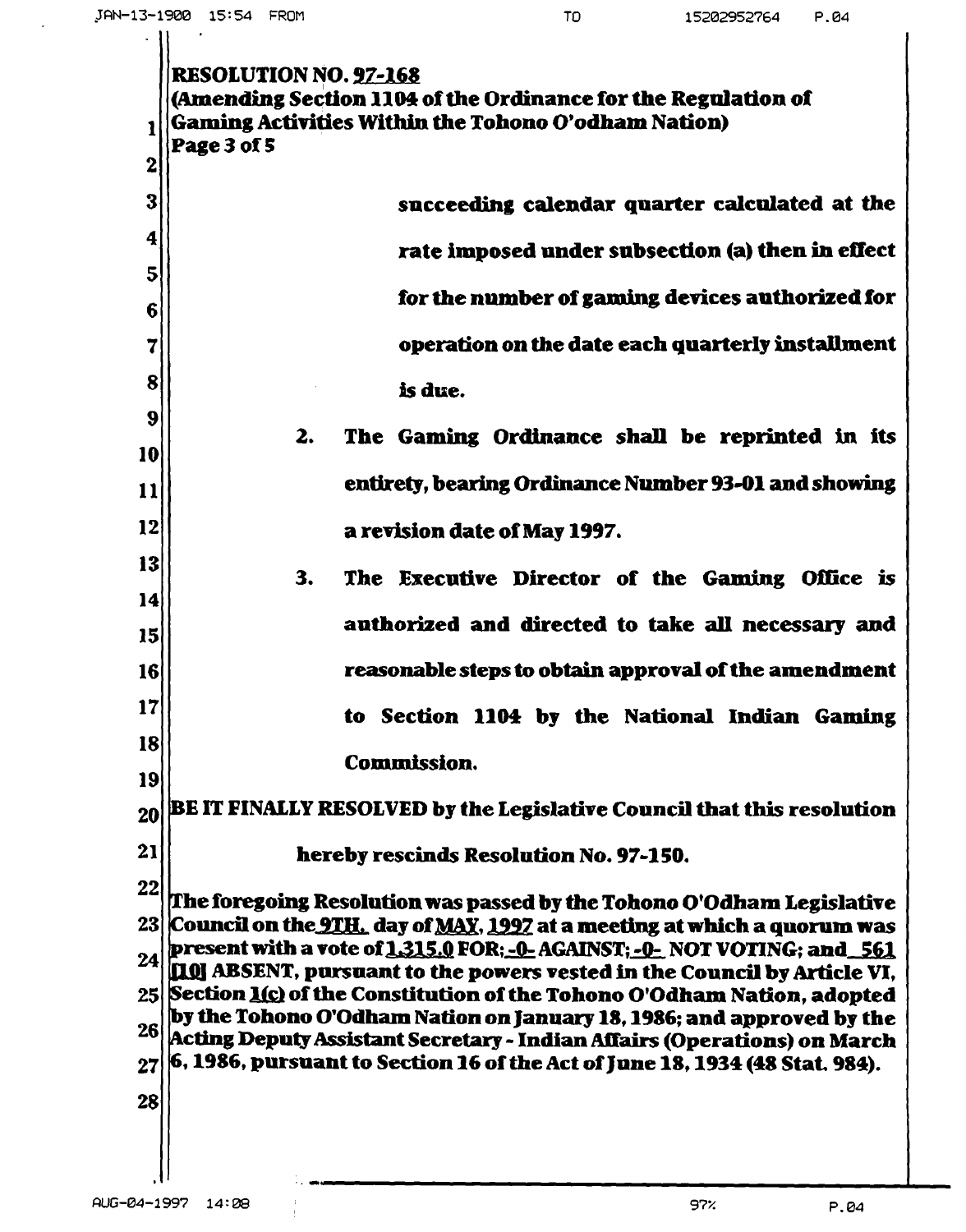| P.05<br>15202952764<br>TO.<br>JAN-13-1900 15:54 FROM                                                                                                                               |
|------------------------------------------------------------------------------------------------------------------------------------------------------------------------------------|
| <b>RESOLUTION NO. 97-168</b><br>(Amending Section 1104 of the Ordinance for the Regulation of<br>Gaming Activities Within the Tohono O'odham Nation)<br>Page 4 of 5<br>$\mathbf 2$ |
| 3<br><b>TOHONO O'ODHAM LEGISLATIVE COUNCIL</b>                                                                                                                                     |
| 4<br>5                                                                                                                                                                             |
| 6<br>Dennis Ramon, Legislative Chairman                                                                                                                                            |
| 7<br>$15^{\frac{17}{2}}$ day of $\frac{m_{\text{sky}}}{\sqrt{m_{\text{sky}}}}$<br>$,19$ 9.7                                                                                        |
| 8                                                                                                                                                                                  |
| 9                                                                                                                                                                                  |
| 10 ATTEST:<br>11                                                                                                                                                                   |
| 12                                                                                                                                                                                 |
| Frances G. Antone, Legislative Secretary                                                                                                                                           |
| 14<br>$-19\frac{97}{2}$<br>بهج<br>day of $\mathcal{L}$                                                                                                                             |
| 15<br>16                                                                                                                                                                           |
| Said Resolution was submitted for approval to the office of the Chairman<br> 17 <br>of the Tohono O'Odham Nation on the $15^{-4}$ day of $2$ May                                   |
| 18 19 97 at 4:36 o'clock, P.M., pursuant to the provisions of Section<br>5 of Article VII of the Constitution and will become effective upon his                                   |
| $19$ approval or upon his failure to either approve or disapprove it within 48<br>hours of submittal.                                                                              |
| 20<br>21<br>TOHONO O'ODHAM LEGISLATIVE COUNCIL                                                                                                                                     |
| 22                                                                                                                                                                                 |
| 23                                                                                                                                                                                 |
| 24<br>Dennis Ramon, Legislative Chairman                                                                                                                                           |
| 25<br>26                                                                                                                                                                           |
| 27                                                                                                                                                                                 |
| 28                                                                                                                                                                                 |
|                                                                                                                                                                                    |
| 97 <sub>x</sub><br>P.05<br>AUG-04-1997 14:09                                                                                                                                       |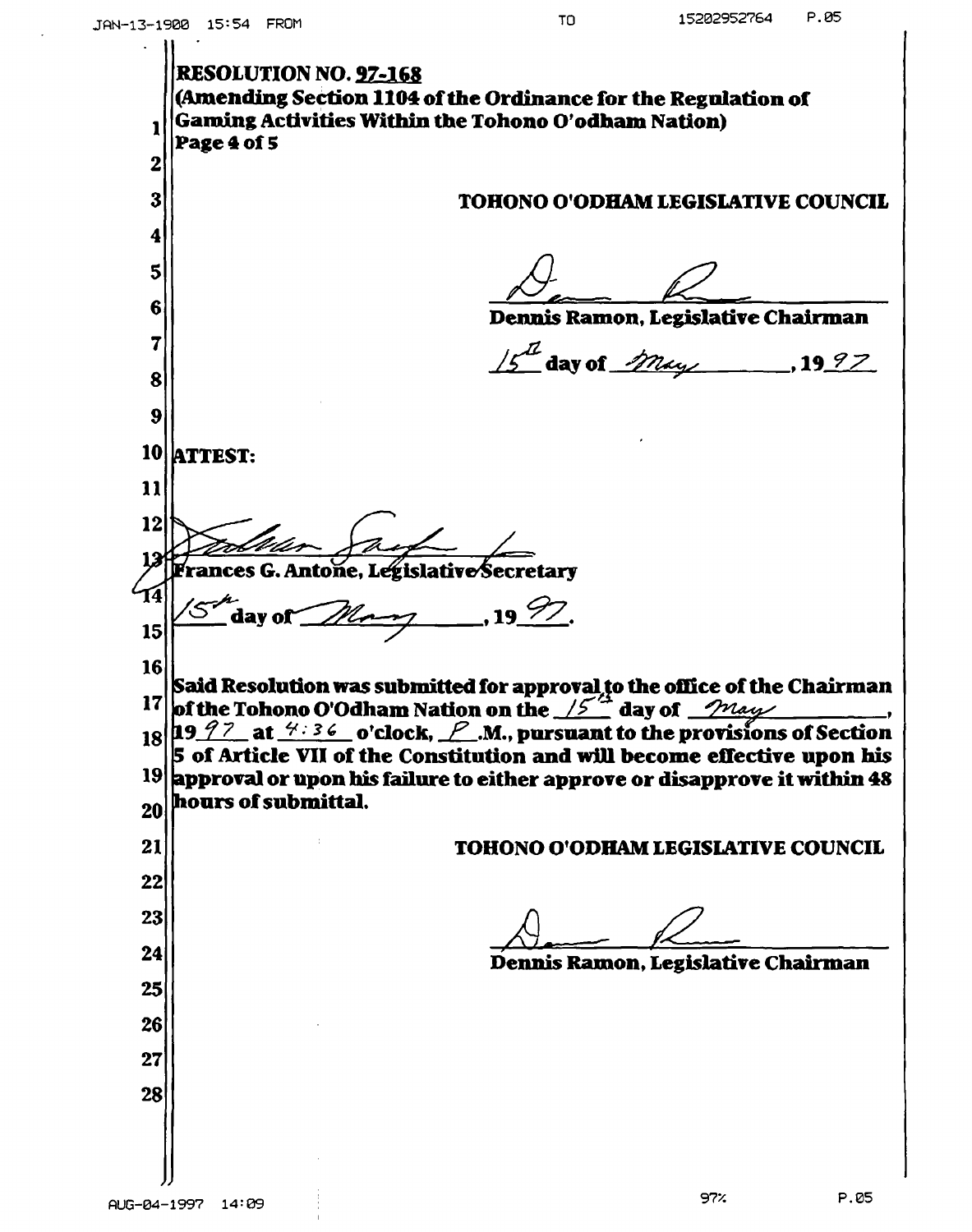**RESOLUTION NO. 97~148 (Amending Section 1104 of the Ordinance for the Regulation of <sup>i</sup> Gaming Activities Within the Tohono Oodham Nation) Page 5 of 5**  $\mathbf 2$ **3**  $\uparrow \searrow$  **1 APPROVED on the**  $\left\{\begin{matrix} \frac{\partial g}{\partial x} \\ \frac{\partial g}{\partial y} \end{matrix}\right\}$  **on** the  $\left\{\begin{matrix} 197 \\ 4 \end{matrix}\right\}$ at  $\frac{4}{2}$   $\frac{1}{2}$  o'clock,  $\frac{2}{2}$ .M. *I* DISAPPROVED 5 6 7 **EDWARD D. MANUEL. Chairman 8 TOHONO OODHAM NATION 9 10 11 <sup>12</sup> Returned to the Legislative Secretary on the / day of** *29* , at  $\frac{4!}{5}$  o'clock, **P.M. 13 14 I** rances  $\beta$ . Centone **<sup>16</sup> prances G. Antone, Legislative Secretary 17 18 19 20 21 22 23 24 25 26 27 28 ~UG-041997 14:09 TOTAL P.06**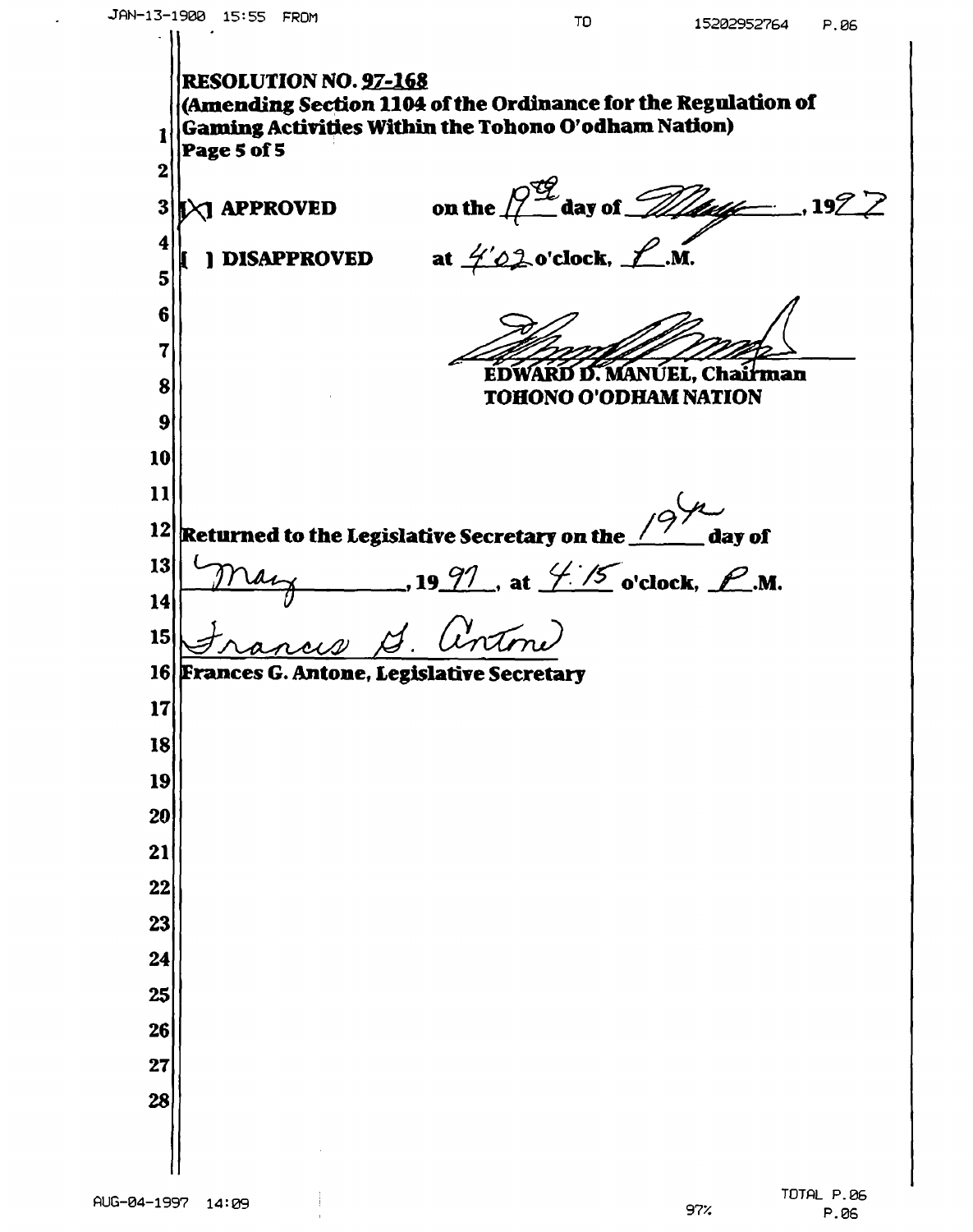|             | <b>RESOLUTION OF THE TOHONO O'ODHAM LEGISLATIVE COUNCIL</b><br>(Enacting Amendment to Gaming Ordinance Authorizing Expenditure |
|-------------|--------------------------------------------------------------------------------------------------------------------------------|
| ı           | of Gaming Revenue for Per Capita Payments)                                                                                     |
| $\mathbf 2$ |                                                                                                                                |
| 3           | AUG 19 1997<br><b>RESOLUTION NO. 97-303</b>                                                                                    |
| 4           | WHEREAS, on June 28, 1997 the voters of the Tohono O'odham Nation                                                              |
| 5           | (the "Nation") approved the "O'odham Voice on use of                                                                           |
| 6           | Gaming Revenues" Initiative, No. IN-01-97 (the "Initiative"),                                                                  |
| 7<br>8      | by a majority of votes cast; and                                                                                               |
| 9           | WHEREAS, the Initiative provides for a "one time" \$2,000 per capita                                                           |
| 10          | payment to all enrolled members of the Nation living as of                                                                     |
| 11          | the date of passage of the Initiative, and a \$2,000 per capita                                                                |
| 12          |                                                                                                                                |
| 13          | payment to members every two years thereafter provided                                                                         |
| 14          | "Gaming Revenues are available"; and                                                                                           |
| 15          | WHEREAS, the Initiative provides that the per capita payments shall be                                                         |
| 16<br>17    | made from available revenues received from the Nation's                                                                        |
| 18          | gaming operations; and                                                                                                         |
| 19          | WHEREAS, pursuant to Resolution 93-296, the Nation enacted an                                                                  |
| 20          |                                                                                                                                |
| 21          | Ordinance for the Regulation of Gaming Activities within the                                                                   |
| 22          | Tohono O'odham Nation (the "Gaming Ordinance"), as                                                                             |
| 23          | amended by Resolution 97-168; and                                                                                              |
| 24          | WHEREAS, Section 302 of the Ordinance prescribes the permissible                                                               |
| 25          | categories for expenditure of revenues from Class II and                                                                       |
| 26          |                                                                                                                                |
| 27          | Class III gaming activities (the "Gaming Revenues"); and                                                                       |
| 28          |                                                                                                                                |
|             |                                                                                                                                |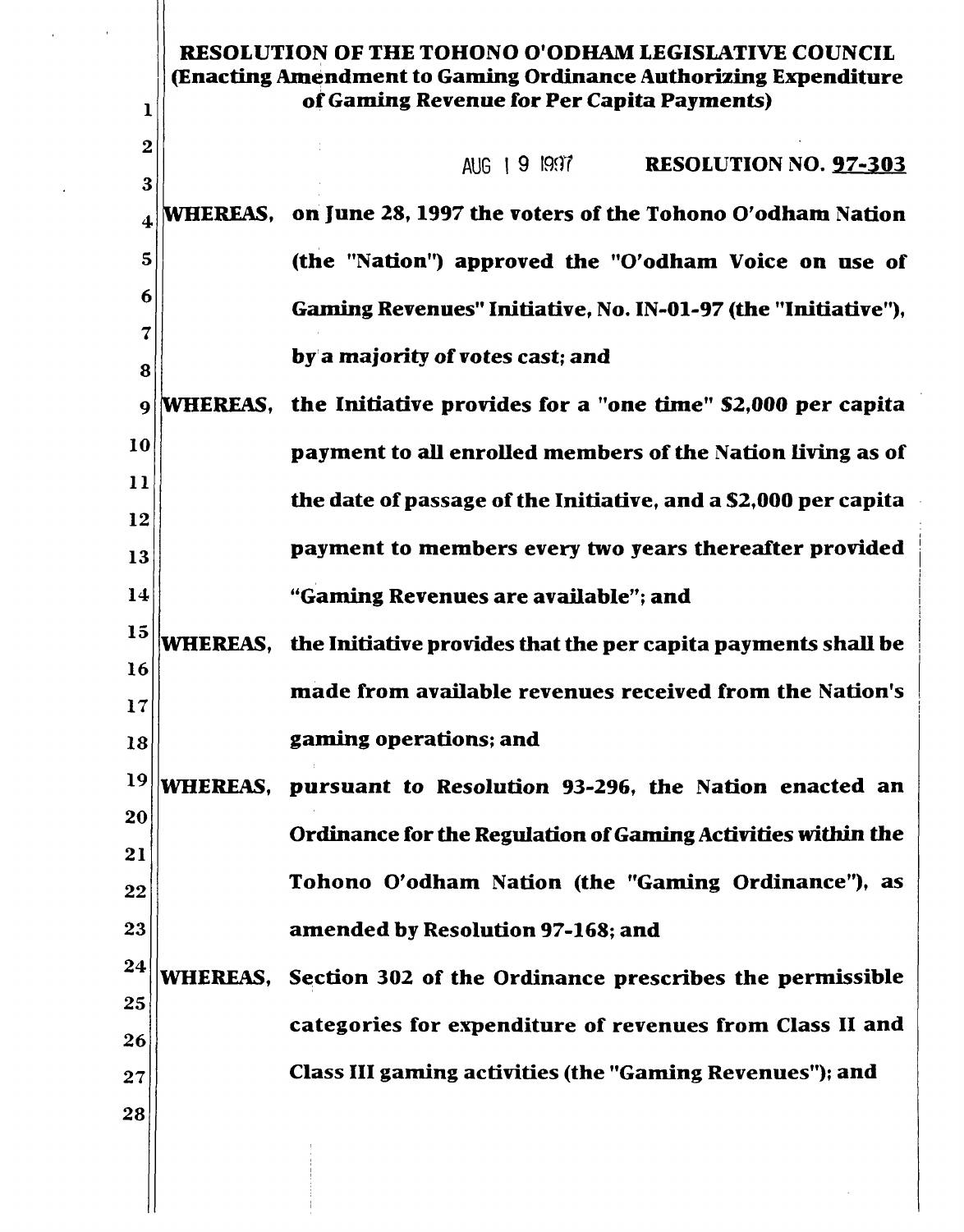## **RESOLUTION NO. 97-303**

**(Enacting Amendment to Gaming Ordinance Authorizing Expenditure of Gaming Revenue for Per Capita Payments) Page 2 of 6**

 **EREAS, Section 302 of the Gaming Ordinance does not authorize expenditure of Gaming Revenues for per capita payments; and EREAS, the Indian Gaming Regulatory Act, 25 U.S.C. §~ 2710 (b) (3) and (d) (1) (A) (ii) , prohibits the Nation from using Gaming Revenues to make per capita unless the Secretary of the Interior (the Secretary) has approved a revenue allocation plan which prescribes the terms and conditions for such payments; and WHEREAS, on December 21, 1992 the Secretary, acting through the Assistant Secretary for Indian Affairs, issued Guidelines to Govern the Review and Approval of Per Capita Distribution Plans (the Guidelines) which set forth the criteria which must be met to secure the Secretarial approval required by the Indian Gaming Regulatory Act; and WHEREAS, one of the preconditions for approval is a determination that the Per Capita Distribution Plan (the Plan), when submitted by the Nation, is consistent with the laws of the Nation; and 2~ WHEREAS, satisfaction of this criterion requires that the Nation amend**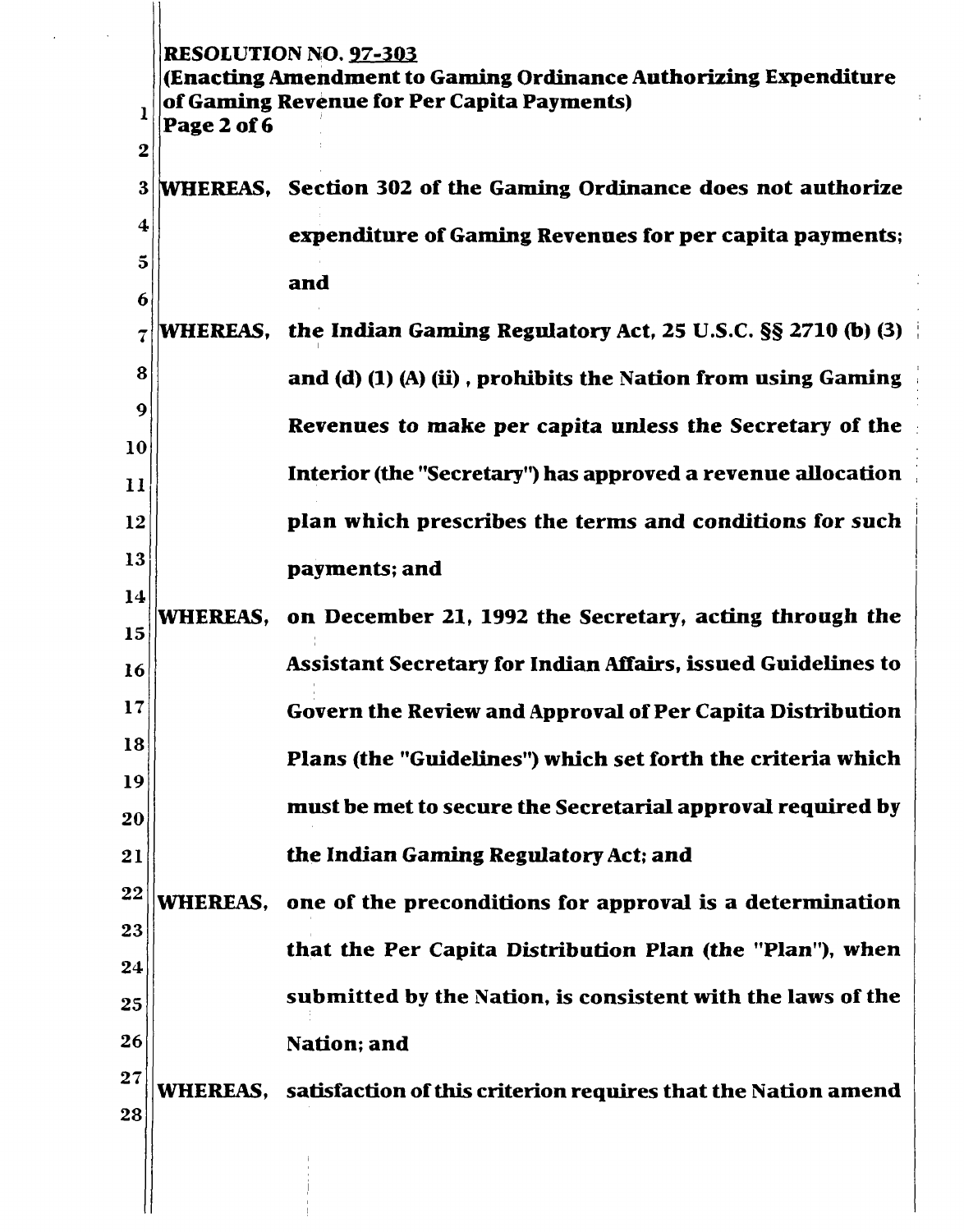## **RESOLUTION NO. 97-303**

**(Enacting Amendment to Gaming Ordinance Authorizing Expenditure of Gaming Revenue for Per Capita Payments)**

**Page 3 of 6 the Gaming Ordinance, prior to submission of its Plan, to allow expenditure of Gaming Revenues for per capita payments; and EREAS, the Tohono 0 odham Legislative Council and the Chairman of the Nation are committed to use their best efforts to implement the per capita distribution proposal as soon as reasonably possible and in <sup>a</sup> manner consistent with applicable law. NOW, THEREFORE, BE IT RESOLVED THAT: 1. The Tohono Oodham Legislative Council hereby amends Section 302 of the Gaming Ordinance, by inserting a semicolon in place of the period at the end of subsection (d) and adding thereto a new subsection (e) to read as amended: Section 302. Use of Net Revenues The net revenues received by the Nation from all Gaming Activities shall be utilized exclusively for one or more of the following purposes: (a) to fund government operations or programs of the Nation or Districts;**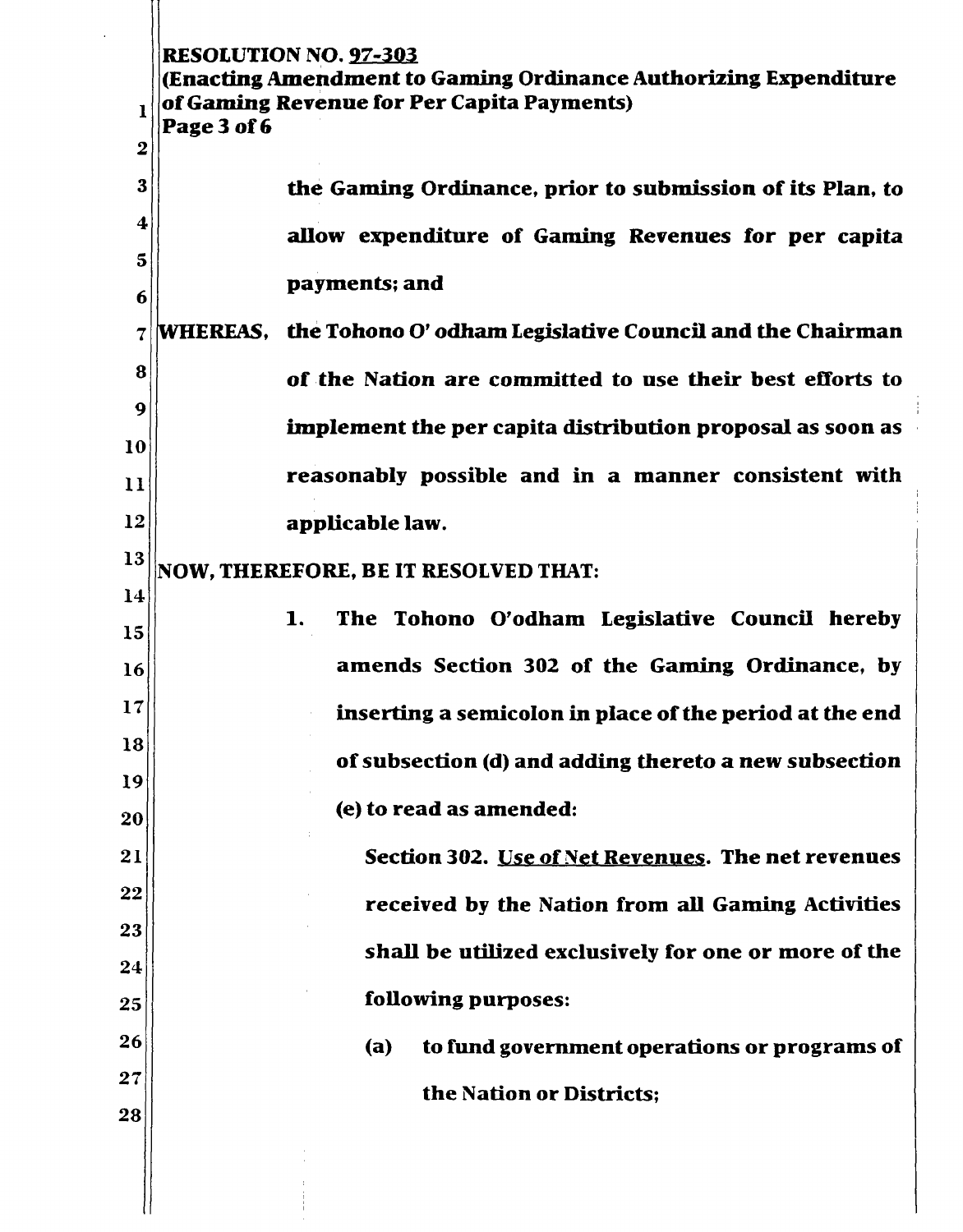|                                         | <b>RESOLUTION NO. 97-303</b><br>(Enacting Amendment to Gaming Ordinance Authorizing Expenditure<br>of Gaming Revenue for Per Capita Payments)<br>Page 4 of 6 |
|-----------------------------------------|--------------------------------------------------------------------------------------------------------------------------------------------------------------|
| 2<br>3                                  | <b>(b)</b><br>to provide for the general welfare of the Nation                                                                                               |
| $\overline{\mathbf{4}}$<br>$\mathbf{5}$ | and its members;                                                                                                                                             |
| 6                                       | Nation's<br>(c)<br>the<br>to<br>promote<br>economic                                                                                                          |
| 7                                       | development;                                                                                                                                                 |
| 8                                       | (d)<br>to benefit charitable organizations providing                                                                                                         |
| 9                                       | services within the Nation;                                                                                                                                  |
| 10                                      | to make per capita payments to enrolled<br>(e)                                                                                                               |
| 11<br>12                                | members of the Nation, subject to compliance                                                                                                                 |
| 13                                      |                                                                                                                                                              |
| 14                                      | with all applicable laws of the United States                                                                                                                |
| 15                                      | and the Nation.                                                                                                                                              |
| 16                                      | The Executive Director of the Gaming Office is<br>2.                                                                                                         |
| 17                                      | authorized and directed to submit this amendment to                                                                                                          |
| 18                                      | the Gaming Ordinance to the National Indian Gaming                                                                                                           |
| 19                                      | Commission for approval, and to take all other                                                                                                               |
| 20                                      |                                                                                                                                                              |
| 21<br>22                                | reasonable and necessary steps for implementation of                                                                                                         |
| 23                                      | this Resolution.                                                                                                                                             |
| 24                                      | The Gaming Ordinance shall be reprinted in its entirety<br>3.                                                                                                |
| 25                                      | bearing Ordinance Number 93-01 and showing a                                                                                                                 |
| 26                                      | revision date of July 1997.                                                                                                                                  |
| 27                                      |                                                                                                                                                              |
| 28                                      |                                                                                                                                                              |
|                                         |                                                                                                                                                              |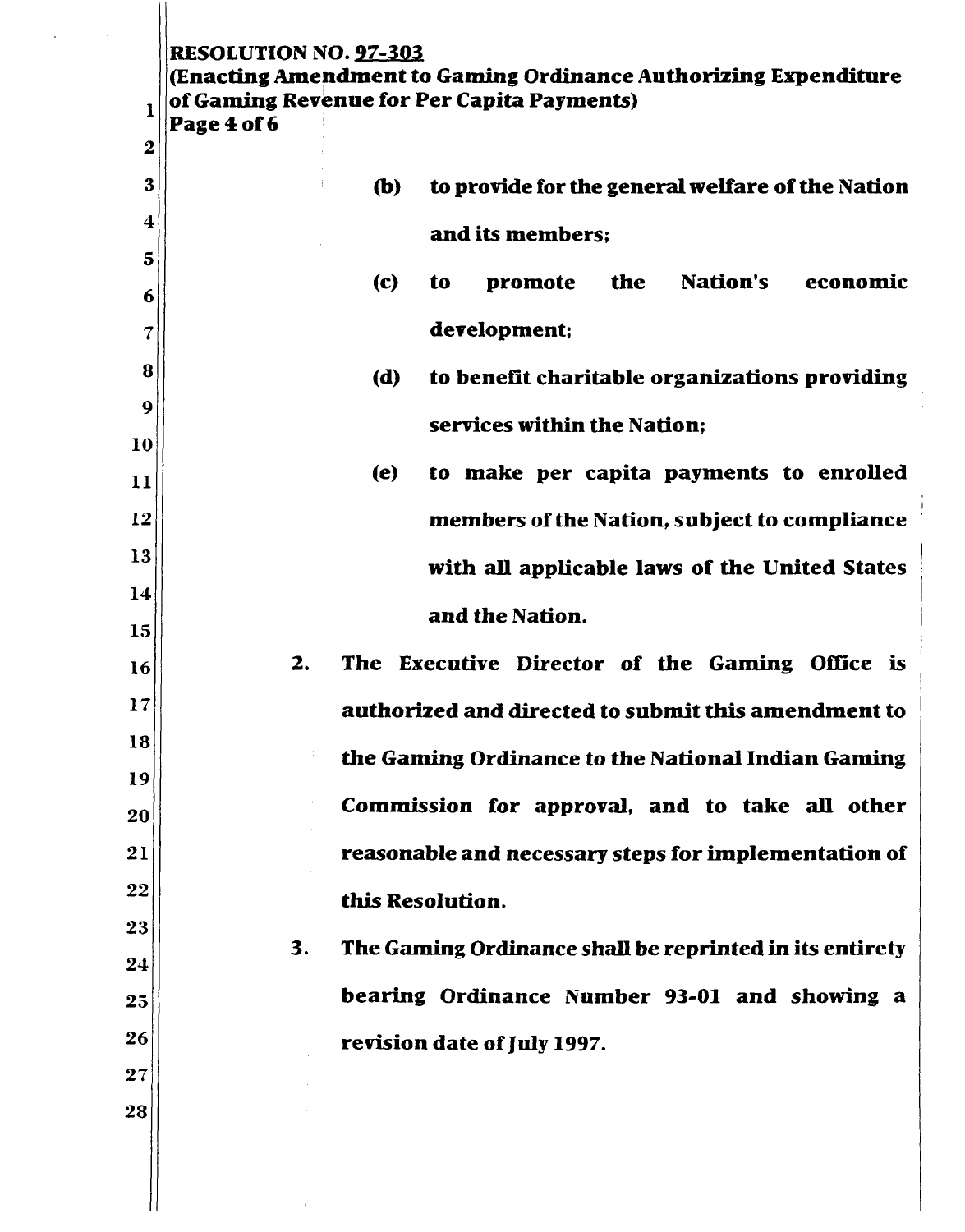**RESOLUTION NO. 97-303 (Enacting Amendment to Gaming Ordinance Authorizing Expenditure of Gaming Revenue for Per Capita Payments) 1 Page <sup>5</sup> o16 2 <sup>3</sup> The foregoing Resolution was passed by the Tohono OOdham Legislative Council on the 21ST day of JULY. 1997 at a meeting at which <sup>a</sup> quorum**  $\overline{\mathbf{A}}$ **was present with <sup>a</sup> vote of 1620.0 FOR; ~AGAINST; - NOT VOTING; and <sup>5</sup> 307,0 081 ABSENT, pursuant to the powers vested in the Council by Section 1(c of Article VI of the Constitution of the Tohono OOdham <sup>6</sup> Nation, adopted by the Tohono OOdham Nation on January 18, 1986; and <sup>7</sup> approved by the Acting Deputy Assistant Secretary - Indian Affairs (Operations) on March 6, 1986, pursuant to Section 16 of the Act of June <sup>8</sup> 18,1934(48 Stat. 984). <sup>9</sup> TOHONO OODHAM LEGISlATIVE COUNCIL** 10  $\begin{bmatrix} 11 \\ 12 \\ 13 \end{bmatrix}$  **EQUAL PROMIS RAMON**, Legislative Chairman  $\frac{1997}{100}$  . 199<sup>7</sup> 14 **15 16 ATTEST: 17 18 Exercise 2 Exercise 1.2 19** *L***ulianna Saraficio, Acting Legisfative Secretary**  $20$   $\approx$   $\frac{20}{\text{day of}}$  $19^{97}$ **21 Said Resolution was submitted for approval t~ the office of the Chairman 22** of the Tohono O'Odham Nation on the  $\frac{22^{4}}{4}$ day of  $TPP_1$  .  $\mu$  $23$  **at**  $\frac{5!}{2!}$   $\frac{36}{2}$  **o'clock,**  $\frac{6}{2}$ . M., pursuant to the provisions of Section 5 of **Article VII of the Constitution and will become effective upon his 24 approval or upon his failure to either approve or disapprove it within 48 25 hours of submittaL 26 27 28**